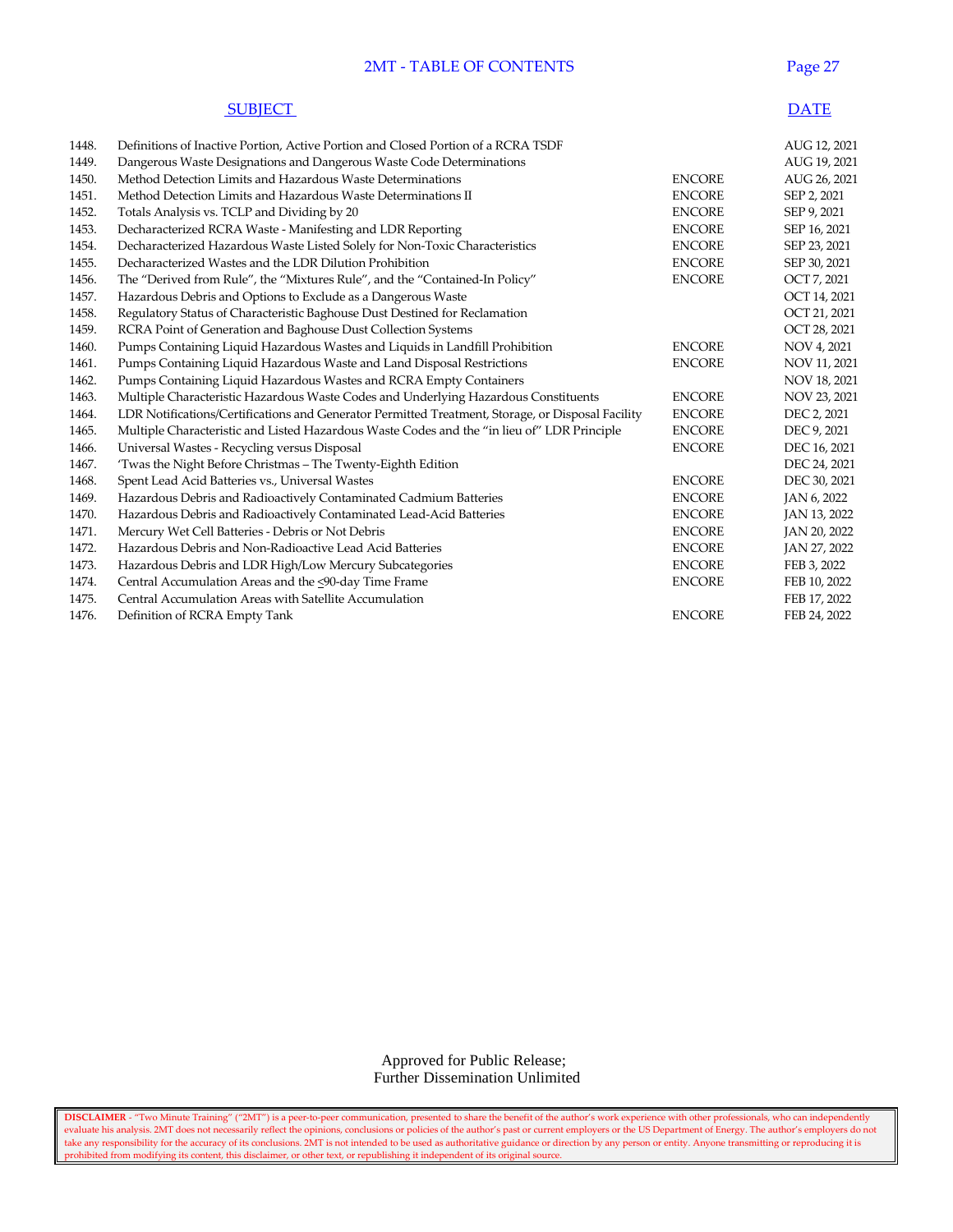# **TWO MINUTE TRAINING**

# **TO:** *CENTRAL PLATEAU CLEANUP COMPANY*

**FROM:** *PAUL W. MARTIN, RCRA Subject Matter Expert CPCCo Environmental Protection, Hanford, WA*

# **SUBJECT:** *DEFINITION OF RCRA EMPTY TANK*

# **DATE:** *FEBRUARY 24, 2022*

| <b>CPCCo Projects</b>   | <b>CPCCo Functionals</b> | <b>HMIS</b>         | <b>Hanford</b>           | <b>Other Hanford</b>  | <b>Other Hanford</b> |
|-------------------------|--------------------------|---------------------|--------------------------|-----------------------|----------------------|
|                         |                          |                     | <b>Laboratories</b>      | <b>Contractors</b>    | <b>Contractors</b>   |
| <b>Tania Bates</b>      | <b>Jeff Bramson</b>      | Morgan Baker        |                          |                       |                      |
| Theresa Boles           | <b>Bob Bullock</b>       | <b>Brett Barnes</b> | Dean Baker               | <b>Bill Bachmann</b>  | Dan Saueressig       |
| <b>Justin Bolles</b>    | Frank Carleo             | Mike Demiter        | Linda Conlin             | Scott Baker           | Lana Strickling      |
| <b>James Brack</b>      | <b>Bob Cathel</b>        | Kip George          | Garrett Knutson          | Michael Carlson       | <b>Joelle Moss</b>   |
| <b>Rene Catlow</b>      | Danielle Collins         | Jerry Cammann       | Eric Van Mason           | Paul Crane            | Greg Varljen         |
| Peter Ceton             | <b>Stacy Cutter</b>      | Kelly Elsethagen    |                          | Tina Crane            | Robin Varljen        |
| Richard Clinton         | <b>Jeanne Elkins</b>     | Garin Erickson      | <b>DOE RL, ORP, WIPP</b> | Ron Del Mar           | Julie Waddoups       |
| Patty Drago             | <b>Ionathan Fullmer</b>  | Katie Hall          |                          | John Dorian           | Jay Warwick          |
| Paul Fernandez          | Randal Fox               | Dashia Huff         | Duane Carter             | Mark Ellefson         | Ted Wooley           |
| Ryan Fisher             | <b>Bailey Hardy</b>      | Mark Kamberg        | Ingrid Colton            | Darrin Faulk          |                      |
| <b>Andrew Getz</b>      | <b>Steve Heninger</b>    | <b>Ion McKibben</b> | Tony McKarns             | <b>James Hamilton</b> |                      |
| Cory Grabeel            | <b>John Hultman</b>      | Saul Martinez       | Allison Wright           | Leah Hare             |                      |
| Lawanda Grow            | Julie Johanson           | Matt Mills          |                          | Andy Hobbs            |                      |
| Char Hall               | Mitch Marrott            | Carly Nelson        |                          | Stephanie Johansen    |                      |
| Stuart Hildreth         | Stewart McMahand         | Eric Pennala        |                          | Ryan Johnson          |                      |
| Sarah Horn              | Carlie Michaelis         | Jon Perry           |                          | Megan Lerchen         |                      |
| Aprill Jivelekas        | <b>Brian Mitcheltree</b> | Dave Richards       |                          | Mike Lowery           |                      |
| Sasa Kosjerina          | Anthony Nagel            | Christina Robison   |                          | Michael Madison       |                      |
| William Krueger         | Chris Plager             | Christian Seavoy    |                          | Terri Mars            |                      |
| Richard Lipinski        | Linda Petersen           | David Shaw          |                          | Cary Martin           |                      |
| <b>Stuart Mortensen</b> | <b>Brent Porter</b>      | John Skoglie        |                          | <b>Steve Metzger</b>  |                      |
| <b>Edward Myers</b>     | Sean Sexton              | Greg Sullivan       |                          | Tony Miskho           |                      |
| <b>Trey Reppe</b>       | Dave Shea                |                     |                          | Tom Moon              |                      |
| Melissa Sahm-dame       | Deborah Singleton        |                     |                          | Chuck Mulkey          |                      |
| Seth Slater             | Dale Snyder              |                     |                          | Michelle Oates        |                      |
| Phil Sheely             | Dave St. John            |                     |                          | <b>Kirk Peterson</b>  |                      |
| <b>Jeff Westcott</b>    | Kat Thompson             |                     |                          |                       |                      |
| Richard Willson         | Daniel Turlington        |                     |                          |                       |                      |
| Nick Wood               | <b>Britt Wilkins</b>     |                     |                          |                       |                      |
| Jon Wright              | <b>Jennifer Williams</b> |                     |                          |                       |                      |
|                         |                          |                     |                          |                       |                      |
|                         |                          |                     |                          |                       |                      |

 Approved for Public Release; Further Dissemination Unlimited

**DISCLAIMER** - "Two Minute Training" ("2MT") is a peer-to-peer communication, presented to share the benefit of the author's work experience with other professionals, who can independently evaluate his analysis. 2MT does not necessarily reflect the opinions, conclusions or policies of the author's past or current employers or the US Department of Energy. The author's employers do not take any responsibility for the accuracy of its conclusions. 2MT is not intended to be used as authoritative guidance or direction by any person or entity. Anyone transmitting or reproducing it is prohibited from modifying its content, this disclaimer, or other text, or republishing it independent of its original source.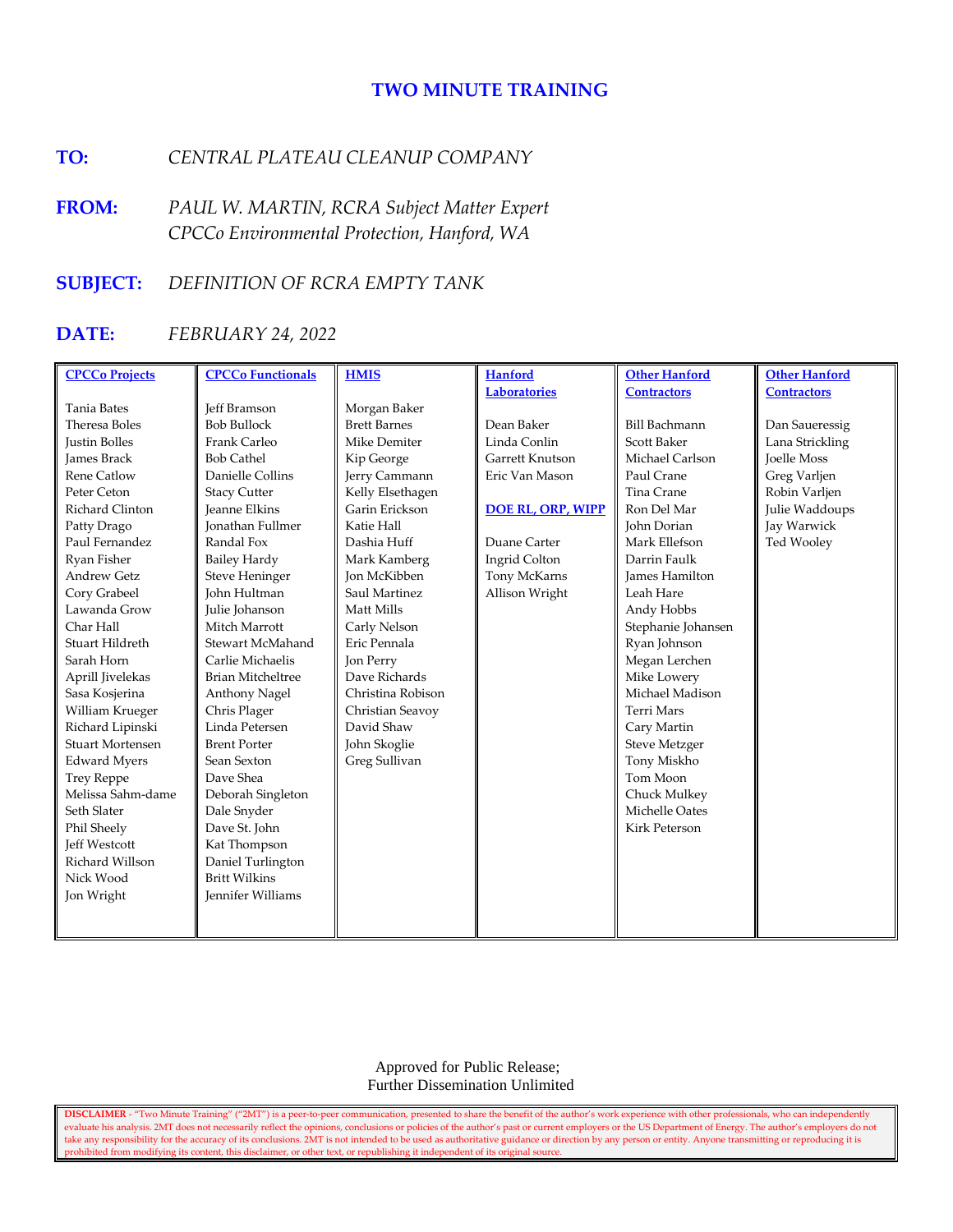## **TWO MINUTE TRAINING**

## **SUBJECT:** Definition of RCRA Empty Tank

- **Q:** According t[o WAC 173-303-160\(](https://apps.leg.wa.gov/wac/default.aspx?cite=173-303-160)2) *[\[40 CFR 261.7\]](https://www.govinfo.gov/content/pkg/CFR-2021-title40-vol28/xml/CFR-2021-title40-vol28-sec261-7.xml)* a dangerous/hazardous waste container is RCRA empty if all wastes have been removed that can be removed and no more than one inch of residue remains, or 3% by weight if the container is  $\leq 119$  gallons, or 0.3% by weight if the container is >119 gallons. For an acutely hazardous waste container, it is RCRA empty if the container has been tripled rinsed with an appropriate solvent. Concerning dangerous waste tanks, when is a tank considered "RCRA empty"?
- **A:** Per the EPA and WAC regulations there are no RCRA empty tank criteria as there are for RCRA empty containers. Only RCRA closure per [WAC 173-303-640\(](https://apps.leg.wa.gov/wac/default.aspx?cite=173-303-640)8) (WA Final Status Permits) or 40 CFR [265.197](https://www.govinfo.gov/content/pkg/CFR-2021-title40-vol28/xml/CFR-2021-title40-vol28-sec265-197.xml) (WA Interim Status) would remove a dangerous waste tank from RCRA regulation. The closest analogy to RCRA empty for dangerous waste tanks is found in the January 11, 1982, Federal [Register](https://www.govinfo.gov/content/pkg/FR-1982-01-11/pdf/FR-1982-01-11.pdf) on page 1250, Part III, Section 2, "Empty Tanks", concerning  $\leq 90$ -day compliance for tanks:

*"Questions have been raised concerning the applicability of the 90-day accumulation provision to accumulation in tanks. As with accumulation in containers, the 90-day period begins the moment the generator first places hazardous wastes in an 'empty' tank.*

*A tank will be considered 'empty' when its contents have been drained to the fullest extent possible. Since many tank designs do not allow for complete drainage due to flanges, screens or siphons, it is not expected that 100% of the wastes will always be removed. As general guidance, a tank should be considered empty when the generator has left the tank's drainage system open until a steady, continuous flow has ceased."*

Note that the above Federal Register guidance is specific in terms of <90-day hazardous waste tank accumulation compliance, i.e., restarting the accumulation clock, and not the RCRA empty criteria for tanks, which does not exist. (Also note that a State may be more stringent concerning emptying of tanks for <90-day accumulation compliance.)

# **SUMMARY:**

- **A** dangerous waste container can be RCRA empty when:
	- $\triangleright$  All waste has been removed that can be removed, and
	- $\triangleright$  No more than one inch of residue or 3% or 0.3% by weight as applicable remains.
- **An acutely hazardous waste container can be RCRA empty when:** 
	- $\triangleright$  The container has been triple rinsed with an appropriate solvent.
- $\blacksquare$  A  $\leq$ 90-day RCRA tank is empty for purposes of the accumulation time limit when:
	- $\triangleright$  The tank has been drained to the fullest extent possible,
	- $\triangleright$  I.e., the tank's drainage system has been left open until a steady, continuous flow ceases.
- A RCRA tank is basically "RCRA empty" only when the tank has completed RCRA clean closure.

An excerpt from WAC 173-303-160 and the EPA memo dated August 31, 1982, ( $\overline{RO}$  12062) concerning emptying  $\leq 90$ day tanks are attached to the e-mail. If you have any questions, contact me at Paul W\_Martin@rl.gov or at (509) 376-6620.

| <b>FROM:</b>                                                                                                                                                                                                             | Paul W. Martin | DATE: | 2/24/2022 | FILE: $2MT \ 2022 \ 022422.rtf$                                                                                                                                                                                | PG: |
|--------------------------------------------------------------------------------------------------------------------------------------------------------------------------------------------------------------------------|----------------|-------|-----------|----------------------------------------------------------------------------------------------------------------------------------------------------------------------------------------------------------------|-----|
|                                                                                                                                                                                                                          |                |       |           |                                                                                                                                                                                                                |     |
|                                                                                                                                                                                                                          |                |       |           | <b>DISCLAIMER</b> - "Two Minute Training" ("2MT") is a peer-to-peer communication, presented to share the benefit of the author's work experience with other professionals, who can independently evaluate his |     |
| analysis. 2MT does not necessarily reflect the opinions, conclusions or policies of the author's past or current employers or the US Department of Energy. The author's employers do not take any responsibility for the |                |       |           |                                                                                                                                                                                                                |     |
| accuracy of its conclusions. 2MT is not intended to be used as authoritative guidance or direction by any person or entity. Anyone transmitting or reproducing it is prohibited from modifying its content, this         |                |       |           |                                                                                                                                                                                                                |     |
| disclaimer, or other text, or republishing it independent of its original source.                                                                                                                                        |                |       |           |                                                                                                                                                                                                                |     |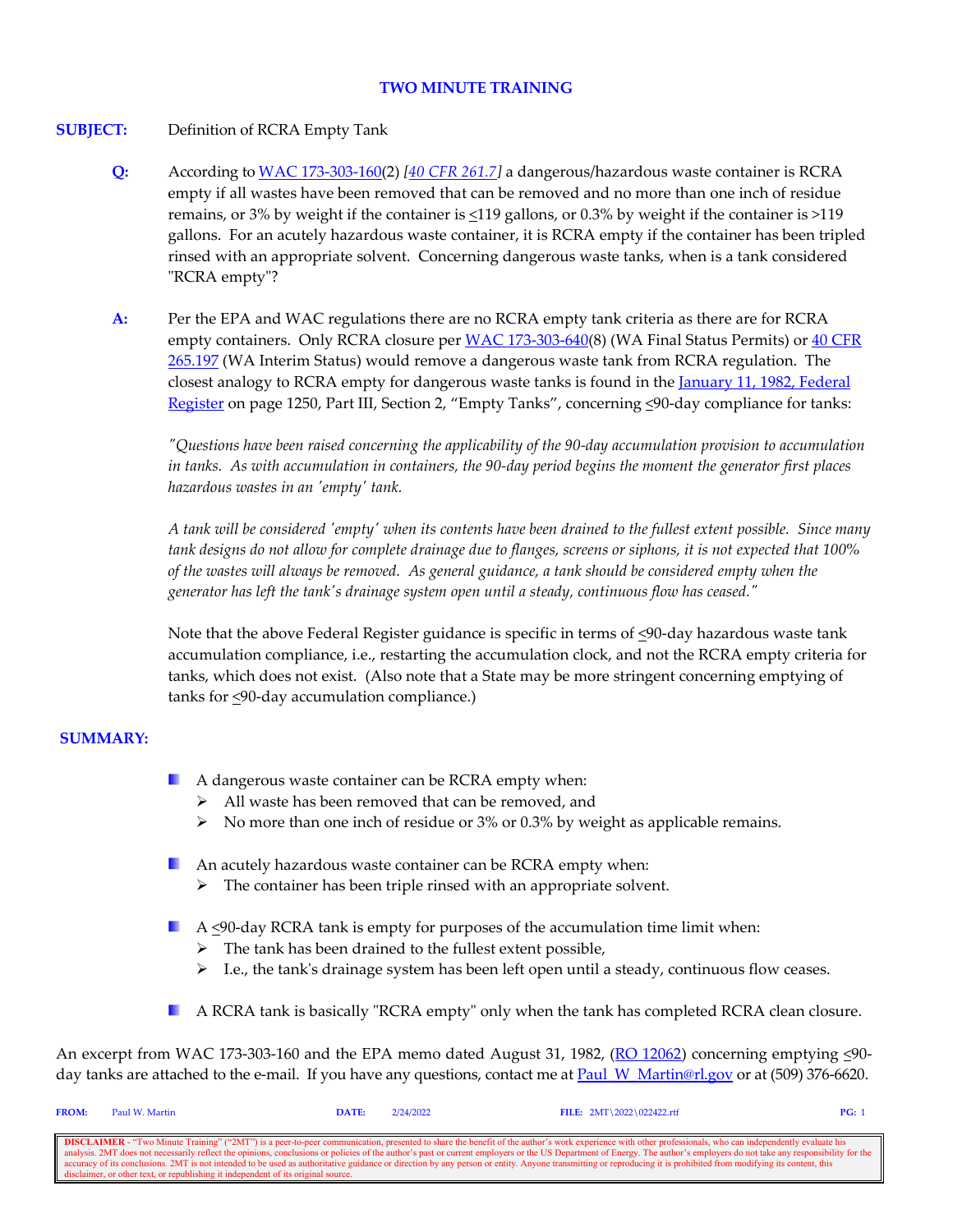## **TWO MINUTE TRAINING - ATTACHMENT**

**SUBJECT:** Definition of RCRA Empty Tank

FAXBACK 12062 RPPC# 9453.1982(01) AUG 31 1982

## **MEMORANDUM**

SUBJECT: 90-Day Accumulation of Hazardous Waste in Tanks FROM: John H. Skinner, Acting Director, Office of Solid Waste WH-562) TO: Thomas W. Devine, Director, Air and Waste Management Division, Region IV

This is in response to your memorandum of June 29, 1982, regarding the 90-day accumulation of hazardous waste in tanks. In your memo, you requested headquarters' rationale for allowing generators to accumulate hazardous waste in tanks under 40 CFR 262.34. You pointed out that accumulation in tanks is virtually the same activity as storage in tanks, and therefore it seems inconsistent to apply different standards to the two activities.

Section 262.34 allows generators who accumulate hazardous waste as a normal part of their manufacturing or industrial processes to do so for short periods of time without obtaining a RCRA permit for storage or qualifying for interim status. This distinction between accumulation and storage was made for practical and administrative reasons. EPA determined that generators should not be burdened with the RCRA permitting process for short-term accumulation that is incidental to their operations. We allow generators to accumulate hazardous waste in both containers and tanks because we believe that it generators adhere to the standards in Part 265 Subparts I and J that they can safely accumulate hazardous waste for 90 days or less without having to obtain a permit. The requirements of 262.34 were designed to be consistent with both goals of relieving generators of RCRA permitting procedures applicable to storage facilities while ensuring protection of human health and the environment during accumulation.

Regarding your comment that "an empty tank has not been defined", the preamble to the January 11, 1982 final rule on 90-day accumulation (47 FR 1250) gives the following guidance; "A tank will be considered 'empty' when its contents have been drained to the fullest extent possible. Since many tank designs do not allow for complete drainage due to flanges, screens or siphons, it is not expected that 100% of the wastes will always be removed." As you suggest, there may be cases where a tank is never "completely empty." We recognize this problem but believe a deviation from "completely empty" is a satisfactory compromise in a real world of day-to-day operations.

Finally, you state in your memo that the preamble to 232.34 in the May 19, 1980 FR said "Part 264 requirements will be added" as requirements for accumulation. The preamble states that "Part 262 may be amended again to include the Part 264 final standards for tanks when they are promulgated." We have no immediate plans to amend 264.34 to incorporate Part 264 Subpart I and J standards for storage in containers and tanks. However, we are re-evaluating the 90-day rule as part of the Regulatory impact Analysis (RIA). We intend to complete our analysis or the 90-day rule, including an analysis of standards for accumulation in tanks, within 12 months.

Please call Amy Mills of my staff at 382-4755 if you have further questions.

**FROM:** Paul W. Martin **DATE:** 2/24/2022 **FILE:** 2MT\2022\022422.rtf **PG:** 2

**DISCLAIMER** - "Two Minute Training" ("2MT") is a peer-to-peer communication, presented to share the benefit of the author's work experience with other professionals, who can independently evaluate his analysis. 2MT does n onclusions or policies of the author's past or current employers or the US Department of Energy. The author's employers do not take any resp accuracy of its conclusions. 2MT is not intended to be used as authoritative guidance or direction by any person or entity. Anyone transmitting or reproducing it is prohibited from modifying its content, this disclaimer, o